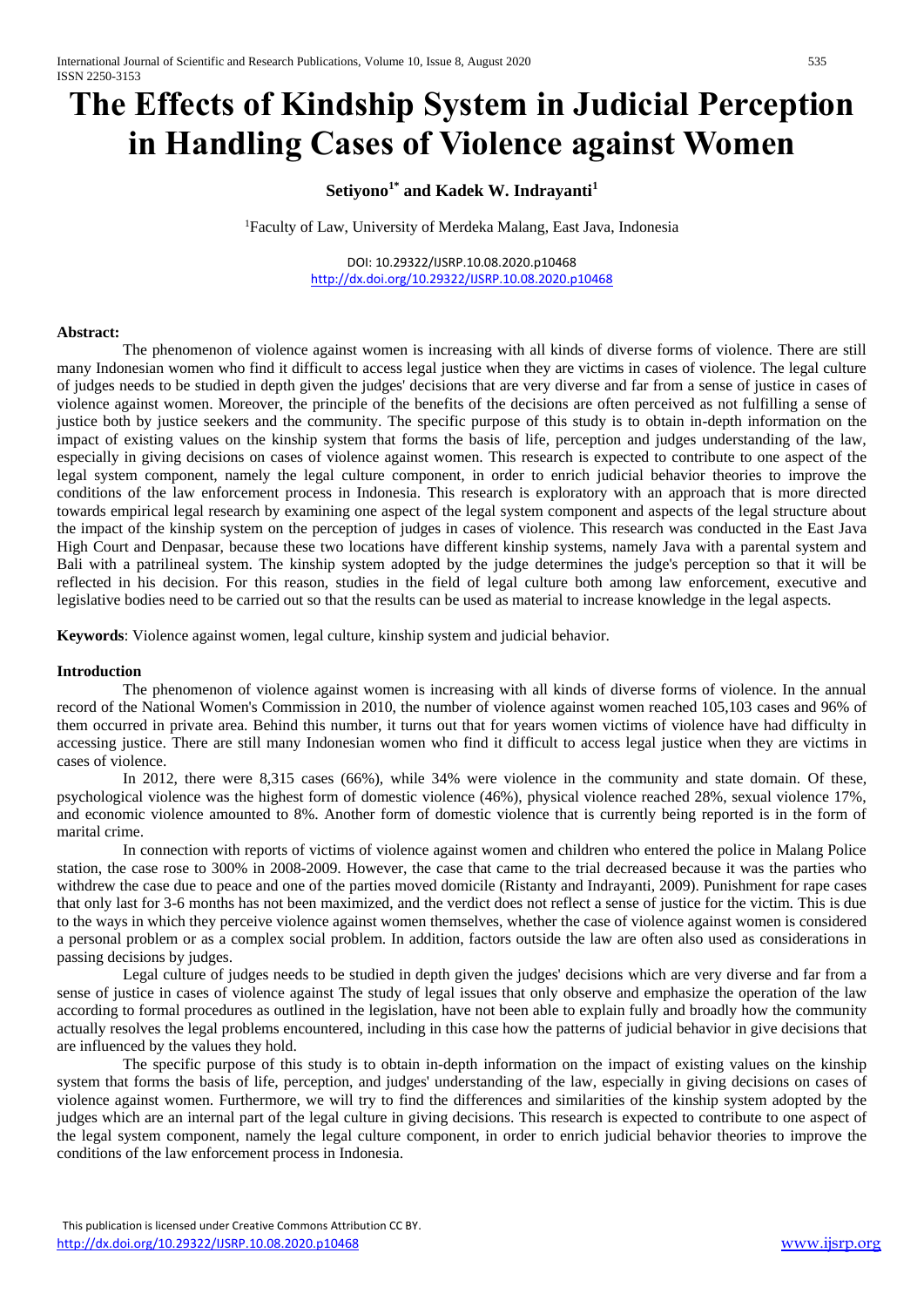#### **Concept of Legal Culture in Law Enforcement**

Friedman (1975) revealed that there are three components of the legal system, namely: (1) structure, (2). substance and (3) culture. The structure consists of number and size of the court, its jurisdiction (the type of case being examined and the procedural law used), including in this structure also concerning the arrangement of the legislative body. Substance, namely the rules, norms and patterns of real human behavior within the system. Included in this understanding of the substance is also the "products" produced by people who are in the legal system - the decisions they make, the new rules they draft. Meanwhile, culture or legal culture, namely human attitudes towards law and the legal system - their beliefs, values, thoughts and expectations.

One very important type of group legal culture is the legal culture of legal professionals - the values, ideologies and principles of law enforcement. The behavior and attitudes of professionals have a big influence on the pattern of demands put on the system. A judge will decide in a certain way to satisfy the demands offered to him when he has an interest in doing the thing or group of his own age or values for it (Friedman, 1975).

### **Types of Kinship Systems**

In Indonesia there are three kinship or kinship systems, namely matrilineal, patrilineal and parental kinship systems. Patrilineal is a community custom that regulates the flow of descent from the father's side. This word is often equated with patriarchy or patriarchy, although basically the meaning is different. Matrilineal kinship system is a kinship system that draws a lineage from the line of women (mothers). This system is adopted in West Sumatra (remote areas). It is a community custom that regulates the flow of descent from the mother's side. While the parental kinship system is a kinship system that draws a lineage from the line of men (fathers) and women (mothers). This system is practiced in Java, Madura, South Sumatra and others. Although in Indonesia there are three kinship or kinship systems, the power remains in the hands of men as a result of the influence of patriarchal ideology.

The matrilineal kinship system adopted in the Minangkabau community in West Sumatra is the oldest kinship system. This kinship system places a high status of women and is a successor to offspring and in inheritance law as well as heirs. In the Minangkabau community, although the lineage is drawn from the line of women (mothers) but the power remains in the hands of men. In the patrilineal kinship system is adopted by the people of Tapanuli, Lampung, Bali and others. It is very clear that men are placed in a higher position. Men have the position of heirs, as a continuation of family names, as successors to offspring, as members of indigenous peoples and also have a role in family and community decision making. In a society that adopts a partilinial kinship system, women are the opposite, that is, having a very low position, not as an heir, not as a descendant, not as a successor to the family name because in honest marriage (in general) women follow their husbands and also do not become members culture.

#### **Concepts and Forms of Violence Against Women**

Violence means an attack on a person's physical or psychological mental integrity. The types of violence according to the Law are physical, psychological and economic violence. Therefore violence does not only involve physical attacks such as rape, beatings and torture but also non-physical ones such as threats, sexual harassment and coercion so that women or men emotionally feel disturbed in their hearts. While economic violence felt by women (wives) in the form of not being provided with a living from a husband, can occur because the husband is unemployed, small income or wasteful. As a result, it is not uncommon to cause quarrels in the household until physical violence occurs.

#### **Theories of Judicial Decision Making**

One of factors influencing judicial behavior is structural variable, which is the factor of regulations regarding procedures and jurisdiction, etiquette and court customs. Another explanation is because of law itself. Judges adhere to legal principles or listen to better legal arguments. For individual cases and in the short term, these factors are important and even greater than the impact of the values and attitudes of judges and the pressure of particular interests and events.

Based on behavioral techniques, political scientists view the judges themselves as the key determinants, especially their attitudes and values. They also use scaling to measure sensitivity to several factors such as the economy, civil liberties, sympathy for marginalized parties and so on. Judges have values, attitudes and intuitions, but they also play the role of judges and this role requires them to play the game of law. In a review like this, judges are also a product of an institutional setting in addition to their products.background

There is diversity between judges and courts. Some courts follow economic, social or political flow as does the North-South boundary line in the United States. It is not easy to find out the contents of the judges' heads. A study conducted by Glick (1971) raises initial expectations. He interviewed judges who served in four courts in New Jersey, Massachusetts, Louisiana and Pennsylvania. Judges have very diverse attitudes. Glick for example asked, "How do non-legal factors influence decision making in a case? How important are these things? Every member of the New Jersey court said "very important". Judges of Louisiana, except for one, said that these factors were not important at all. From Glick's interview came a picture of the four trials. New Jersey is the seat of legal realism; judges in the other three states generally have a more conservative mindset.

In another study, Daynard (1971) examined three hundred cases in three mid-level courts to see the style used by these courts in deciding cases. He distinguished six styles. Three of them are narrow - limited to the precedent or facts about the case or the applicable law; the other three are wider.

Levin (1972) filters data about the behavior of judges in sentencing in two cities, Minneapolis and Pittsburgh USA. Levin found differences in the behavior and attitudes of Pittsburgh judges, generally giving lighter sentences than judges in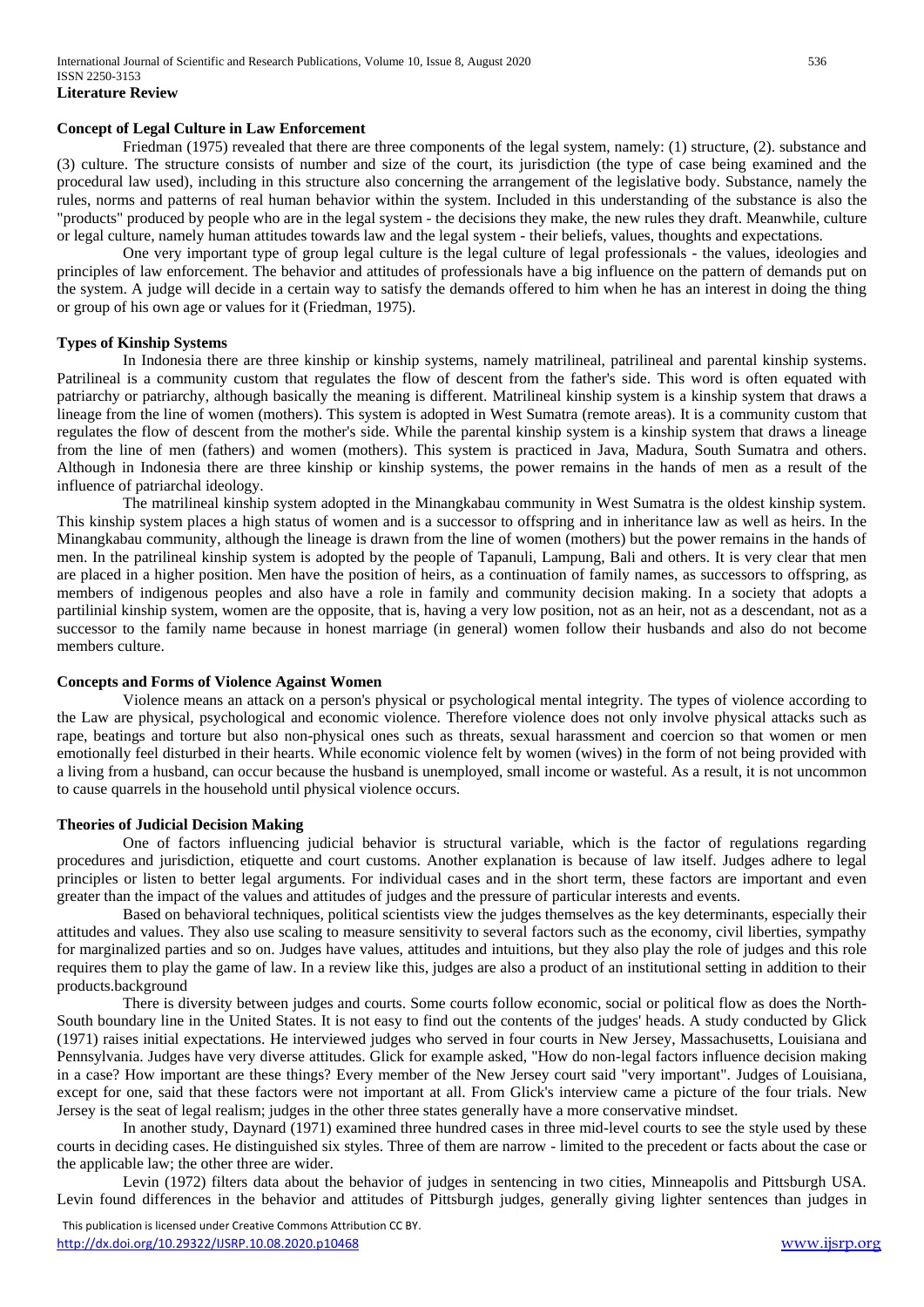Minneapolis. Judges in Minneapolis are more oriented towards the community's need for protection and towards their professional goals rather than to the suspect. On the other hand, judges in Pitsburgh are oriented to the suspect and to the provision of punishment or efforts to prevent crime.

# **Verdict Research on Cases of Violence against Women**

Many cases of sexual violence against children are difficult to prove in court, especially children aged 16-17 years because of using the Child Protection Act. While for children under the age of 15, many use the Criminal Code (KUHP). Not all judges have the perspective and sensitivity of gender and children's rights, so that there are still judges 'decisions and prosecutors' demands that have not been able to fulfill the sense of justice for victims, including rape cases with 3 perpetrators by the Sleman District Court.

A sexual abuse case in Wates District Court was prosecuted for 2 years and the panel of judges decided for 1 year and 3 months. This happens because of assumptions among judges and prosecutors, especially for cases of sexual violence for children over the age of 15 years who are considered to have grown up and contributed to the occurrence of rape, while the age is still not even 18 years.

The attitudes of law enforcement officers are still found to assess victims from the physical side and external appearance. According to them the victim should show a sad attitude, not caring for themselves, stressed, depressed or a picture of bad things. As a result, the demands are not optimal and the decision is not more than 2 years.

A study conducted by Ristanty and Indrayanti (2009) on the perception of law enforcement officers in rape cases in the Malang District Court shows that the verdicts were not yet maximal because they only ranged 3-6 months and did not reflect a sense of justice for victims. This is due to how they perceive violence against women themselves whether considered a personal problem or as a complex social problem. There are several factors that are used as a basis for consideration by judges to the convicted person, such as: during the trial the defendant behaves politely, the perpetrators of domestic violence (KDRT) are the husband who acts as a breadwinner. Thus, factors outside the law are often also taken into consideration in passing decisions by judges. In order to make sure that the elements of justice and expediency can be reflected in the judges' decision, the judge, in addition to understand the domestic violence law needs to have a further understanding of domestic violence cases, namely how a phenomenon is accepted will determine the response to it. When a violence is conceived as a problem, the response will lead to a solution.

Violence against women in many forms is rarely accepted by the government as a problem that requires important action. When violence occurs at home, it is seen as a personal problem and must be resolved in a family way. When violence occurs in the community naturally, it will be underestimated or treated as a moral problem of the woman and her behavior is blamed. Violence that happens to women has not been seen as a problem like crime. So the first step that must be agreed is that violence against women should be accepted and understood as social problems. When violence against women begins to be defined as a social problem rather than a personal problem, it will become clear that our understanding is still limited. The cause of violence is still unclear, if not controversy and seen differently by a variety of professionals, cultures and even gender actors. In-depth understanding that needs attention due to the violence itself most of the attention is directed at victims not on others such as family and society. Because it will be very useful as the concept of the problem impacts the involvement of the government sector so as to make our understanding deeper into the whole problem.

A general theory of judicial decision making cannot ignore social forces. This means that special studies that discuss the impact of the kinship system on judicial perceptions need to be done up to now. So that the results of this study will enrich the theory of legal system components, especially in the aspect of legal culture.

# **METHODOLOGY**

This research is an exploratory one since the study is related to the culture of law in the environment of law enforcement officers. The approach used in conducting this research is more directed towards empirical legal research by examining one aspect of the legal system component and aspects of the legal structure regarding the impact of the judge's kinship system on judges' perceptions in violent cases.

This research was conducted in the East Java High Court and Denpasar, because these two locations have different kinship systems, namely Java with a parental system and Bali with a patrilineal system. The population in this study are the judges in the East Java and Bali District Courts. Whereas the sample location to be chosen was determined purposively, namely for East Java are Malang District Courts, Pasuruan and Banyuwangi and the Bali District Courts of Denpasar, Singaraja and Tabanan. This is because there is prior information that says that the courts have handled cases of violence against women.

This study uses two kinds of data in the form of primary data and secondary data. The stages of primary data collection are done in two steps. The first step is to use interview techniques with closed and open ended questionnaire questionnaires. The second technique is to conduct focus group discussion (FGD), which is a more focused group discussion to get more in-depth information, especially related to the background of the experience of the judges, the values adopted and their perception in deciding cases of violence.

After the data is collected it will be analyzed using a qualitative descriptive method that is describing the information obtained so that a concrete description of the presence or absence of the kinship system affects the perceptions of judges in giving decisions on cases of violence against women. Furthermore, the analysis was carried out using a comparative approach to describe the similarities and differences in the impact of the kinship system on the perceptions of judges.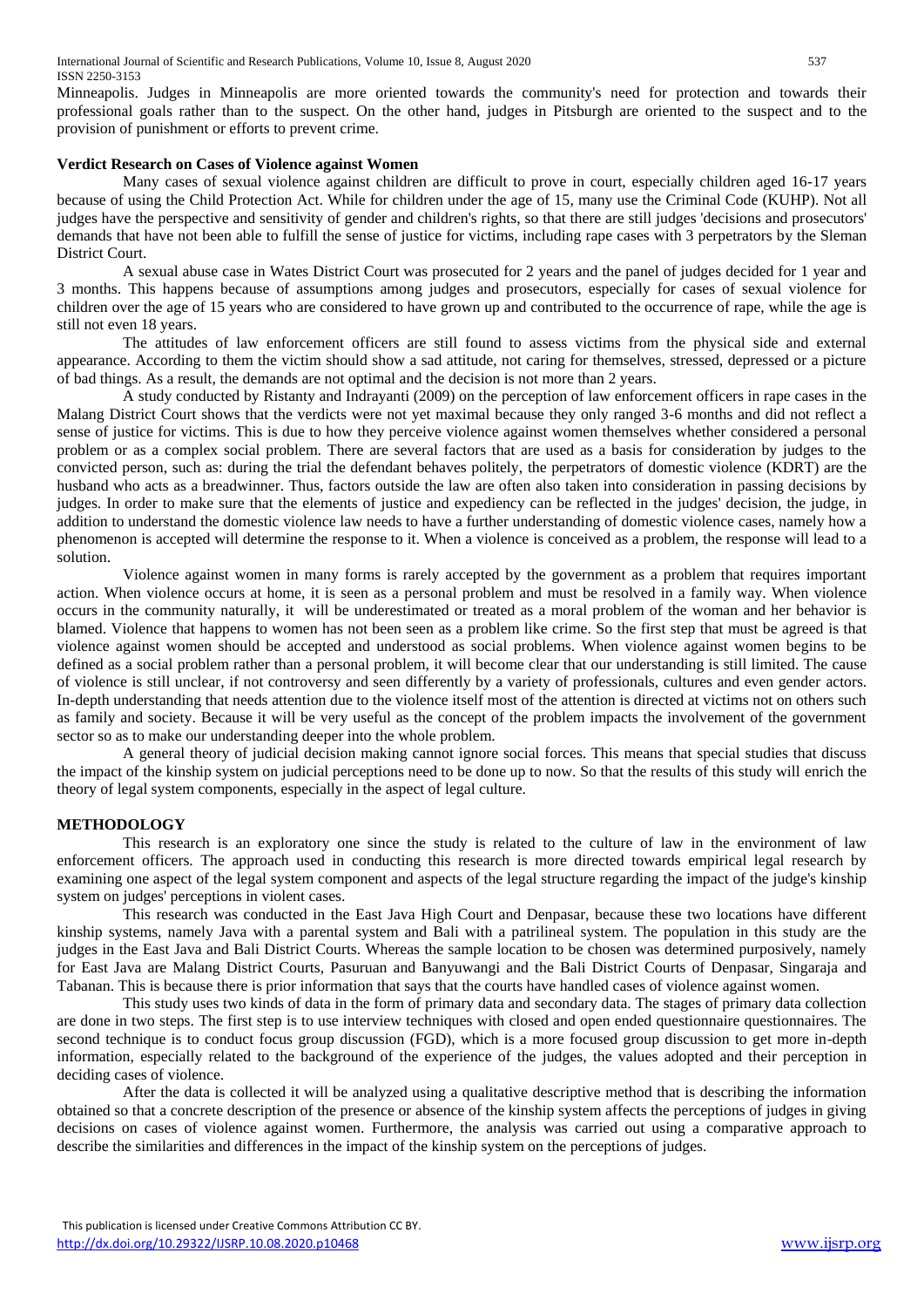# **RESULTS AND DISCUSSION**

Based on Table 1, out of 9 judges there were 5 Muslim judges, 2 Hindu and 2 Christians. There were 2 judges from Bali, 2 from Sumatra, 1 from NTT and 1 from Makassar and 3 from Java.

| Table 1. Kinship and Religion Embraced by the Judge |                |               |                                 |                    |  |  |  |
|-----------------------------------------------------|----------------|---------------|---------------------------------|--------------------|--|--|--|
| Number                                              | District Court | Gender        | Kinship system                  | Religion           |  |  |  |
| 1.                                                  | Pasuruan       | Male          | Patrilineal (Batak)             | Christian          |  |  |  |
| 2.                                                  | Malang         | Female        | Patrilineal<br>and<br>Parental  | Islam and Islam    |  |  |  |
|                                                     |                |               | (NTT and Java)                  |                    |  |  |  |
| 3.                                                  | Singaraja      | Female<br>and | Patrilineal<br>(Bali)<br>and    | Hinduism and Islam |  |  |  |
|                                                     |                | Male          | Parental                        |                    |  |  |  |
| 4.                                                  | Tabanan        | Female        | Patrilineal (Bali)              | Hinduism           |  |  |  |
| 5.                                                  | Denpasar       | Male          | Patrilineal (Tapanuli)          | Christian          |  |  |  |
| 6.                                                  | Banyuwangi     | Male          | (Makasar)<br>Patrilineal<br>and | Islam              |  |  |  |
|                                                     |                |               | Parental (Kediri, East Java)    |                    |  |  |  |

Related to which element is more prioritized in giving decisions, it turns out that out of 9 judges, there were 4 judges who gave an opinion that the priority element was the principle of justice. Meanwhile, judges who said that all elements are used were 3 judges, 1 judge chosen legal certainty and benefits (Table 2).

| raono 2. Enchionto oi 1 ton Eccan Enchionto that are i Hornizou in the Bechold |                       |               |                              |                     |  |  |
|--------------------------------------------------------------------------------|-----------------------|---------------|------------------------------|---------------------|--|--|
| Number                                                                         | <b>District Court</b> | Gender        | Elements of Decision         | Non-Legal Elements  |  |  |
|                                                                                |                       |               | Certainty, Fairness and      |                     |  |  |
|                                                                                |                       |               | Expediency                   |                     |  |  |
| 1.                                                                             | Pasuruan              | Male          | Expediency                   | Very important      |  |  |
| 2.                                                                             | Malang                | Female        | Fairness and all (2 judges)  | Very important      |  |  |
| 3.                                                                             | Singaraja             | Female<br>and | Fairness and fairness        | Very important      |  |  |
|                                                                                |                       | Male          |                              |                     |  |  |
| 4.                                                                             | Tabanan               | Female        | All                          | Important           |  |  |
| 5.                                                                             | Denpasar              | Male          | All                          | Very important      |  |  |
| 6.                                                                             | Banyuwangi            | Male          | Fairness and legal certainty | Very important and  |  |  |
|                                                                                |                       |               |                              | depends on the case |  |  |

# Table 2. Elements of Non-Legal Elements that are Prioritized in the Decision

All judges interviewed said that the non-legal element is very important factor and had an effect on the judge in giving a decision. There were 2 judges who stated the verdicts depended on the facts in the trial and the motives of the perpetrators. Meanwhile, 6 other judges said the verdict was lighter than the prosecutor's demands and only 1 judge said the verdict was the same or even higher than the prosecutor's claim (Table 3).

#### Table 3. Verdict by Court

| No.            | District Court | Origin of Judge | <b>Sanction Category</b>       | Perception about    |
|----------------|----------------|-----------------|--------------------------------|---------------------|
|                |                |                 |                                | Law: Laws, judges'  |
|                |                |                 |                                | decisions and       |
|                |                |                 |                                | institutionalized   |
|                |                |                 |                                | values or behavior  |
| $\overline{1}$ | Pasuruan       | <b>Batak</b>    | Lighter<br>than<br>prosecutors | All                 |
|                |                |                 | demand                         |                     |
| 2              | Malang         | NTT and Jogja   | Lighter<br>than<br>prosecutors | All                 |
|                |                |                 | demand                         |                     |
| 3              | Singaraja      | Bali and Jogja  | Lighter<br>than<br>prosecutors | All                 |
|                |                |                 | 'demands and not always under  |                     |
|                |                |                 | demands:<br>prosecutors'       |                     |
|                |                |                 | sometimes the same             |                     |
| $\overline{4}$ | Tabanan        | Bali            | It depends on the facts at the | All                 |
|                |                |                 | trial                          |                     |
| 5              | Denpasar       | Tapanuli        | Depending on the case and      | All                 |
|                |                |                 | motives of the perpetrators    |                     |
| 6              | Banyuwangi     | Makassar<br>and | Lighter                        | All and only number |
|                |                | Kediri          |                                | 1 and 2             |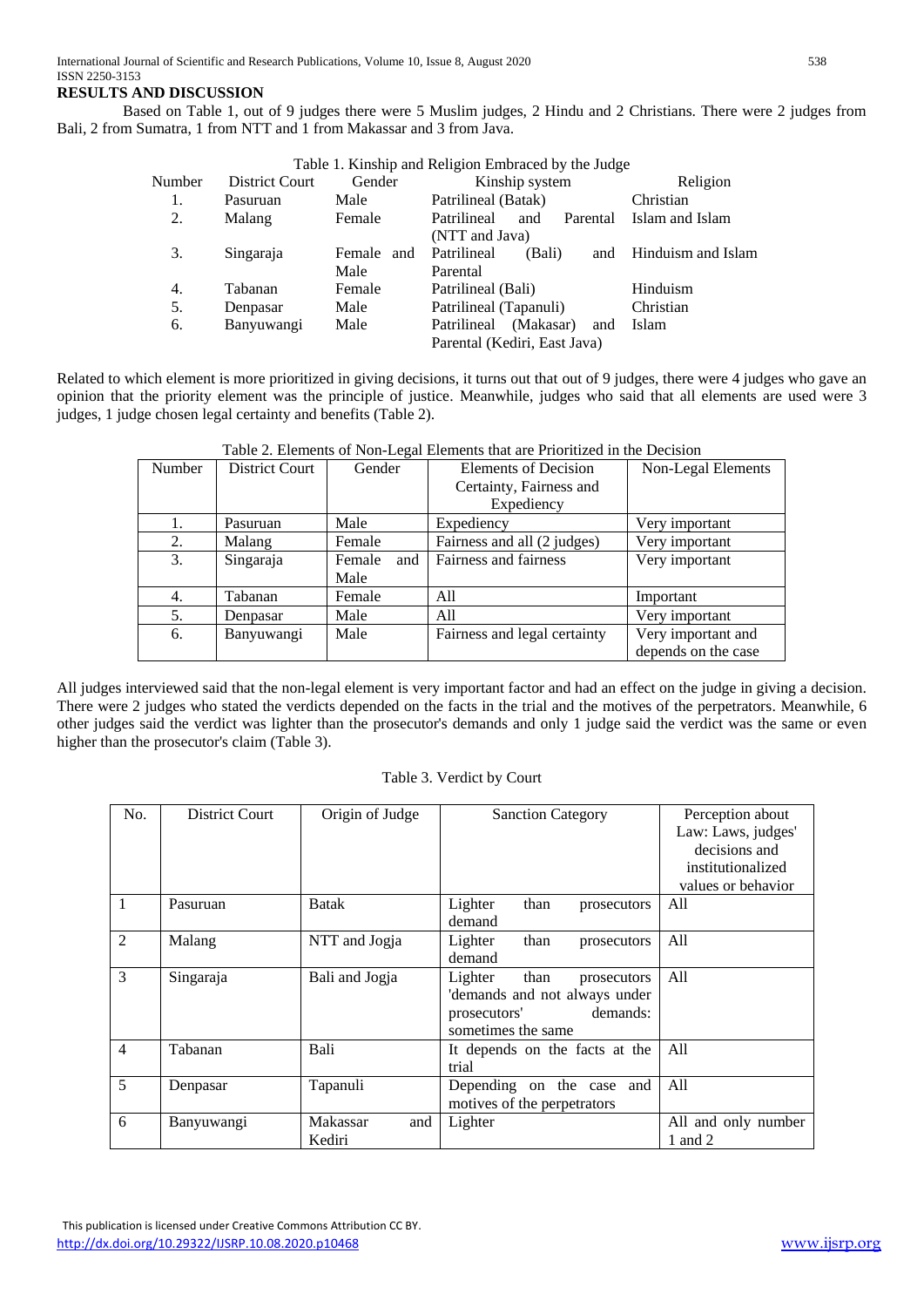Judges' understanding of the concept of law turns out to almost all say that the law includes laws, judicial decisions and institutionalized values or behavior in society. Only 1 judge believes that the law includes the law and the judge's decision, while the institutionalized values of behavior are difficult to categorize as law.

Based on the results of interviews conducted with 9 judges from 6 District Courts who have handled cases of violence against women, it turns out that there are some findings that are quite interesting to be used as a study material related to the impact of the kinship system adopted by the judge. In connection with the judges' answers about the elements or principles prioritized in the decision, apparently out of 5 judges there were 3 judges who gave answers to the priority element of justice. Others said the three elements were taken into consideration in their decision. Theoretically, each judge's decision should reflect the three elements proportionally. But in reality it is impossible for a judge's decision to consider all three elements. There must be a sacrifice if one element is prioritized, surely the other elements don't get enough attention.

Furthermore, 2 judges (Malang and Singaraja District Courts) who answered the priority element of justice came from the patrilineal kinship system. Judges from the community system who adhere to the patrilineal experience experience, subordinate treatment from men. When handling cases of violence that befall women in their decisions, they do use legal certainty as a basis for deciding a case, the values and experiences of women judges who are influenced by the patrilineal kinship system are also reflected in the decisions made.

On the contrary, one male judge who served in the Pasuruan District Court who came from the patrilineal system gave the answer that the priority was the benefit aspect because it was related to the matter of the decision. While legal certainty is related to the legal process, namely the issue of proof and legal justice takes into account the aspects of the background and accompanying circumstances.

Furthermore, regarding the influence of non-legal elements on the judge's decision, it turned out that all the judges considered it is necessary to be used as a consideration in making decisions and the judges argued that non-legal factors were very important especially in cases of violence against women. Because in the hearing, the victims and their families usually ask for leniency on the perpetrators, which in fact are mostly the husband of the victim. The reasons given varied so that the judge decided to calculate non-legal factors. So it was not merely legal certainty. In a judge's decision the element of legal certainty is indeed used as a basis but the decision is handed down by considering many things including non-legal elements.

Likewise, the sanctions given turned out in practice from 9 judges of whom 5 judges said the verdict was lighter than the prosecutor's demands. Only 1 judge said it was not always the same as the prosecutor's demands and was always more severe whereas 2 judges gave explanations that it depends on the case and facts in court or in other words it can be lighter or vice versa. In connection with the existence of the perception of 1 judge who firmly said that the decision handed down was not always lighter. In means that the judge decided that cases of violence against women were always more severe than prosecutors demanded. This finding is interesting because the judge who gave his opinion came from the parental kinship system (Javanese: Jogja) which put forward the element of justice. So it can be predicted that the reason given has to do with the answer given in the question: which of the three elements (certainty, fairness and usefulness of law) takes precedence in giving a decision? Because the judge chose the element of justice on the grounds that in cases of violence against women there were strong parties (men) and weak parties (women). The weak party must be protected which is the sense of justice.

There are other findings that shows similarity of answers related to judges 'perceptions about the law including laws, judges' decisions and institutionalized values or behavior, that the three items above are legal. Likewise, the decisions handed down by the judges tend to be lighter than the demands of the prosecutors. That was due to the influence of non-law which was considered by the judges. However, the findings of a judge who gave a decision is not always lighter in the sense that there is a judge who gives the same decision as the prosecutor's demands. The judge gave the reason that in cases of violence against women, there were two parties confronting, namely the strong and the weak.

Relating to internal and external cultural factors of judges that have a significant impact on decisions in violent cases, it is still necessary to conduct further in-depth studies. This is in the sense that the questions and material submitted should more specifically explore non-legal aspects and principles in decisions as well as the impact of the internal environment of the personal, work environment as well as the environment outside the work of judges need to be further explored.

There are several external environments or environments experienced felt by the judges which turned out to have an impact in making decisions. In this study, judges from patrilineal and parental kinship systems did not consider the same elements prioritized in the decision. So there are values obtained by judges of the kinship value system adopted also gives color in the decisions given. Where as many as 4 judges prioritize a sense of justice in their decisions, 1 benefit, 1 legal certainty and 3 judges said all elements take precedence.

The kinship system adopted by the judge determines the judge's perception so that it will be reflected in his decision that the judge should be able to filter which of the values that he adheres to harm or benefit all justice seekers. The term given by the judge that the kinship system is like a infant carrying that affects the way of thinking of a judge, for example between the norm and the judge's way of thinking which is sometimes contrary to the law. Then these things can become obstacles or obstacles to the verdicts handed down.

#### **CONCLUSIONS AND RECOMMENDATIONS**

Based on the results of the study after conducting interviews with judges in 6 regions of the District Court, it can be concluded that:1) The values held by the judges greatly influence the perception in giving decisions in cases of violence against women, 2) There are several differences and similarities in the choice of decisions from judges with different kinship backgrounds as follows: The difference is: 4 judges prioritize a sense of justice in their decisions, 1 judge chooses an element of legal advantage that is prioritized, 1 judge chooses legal certainty and 3 the judge said that all the elements take precedence. As a